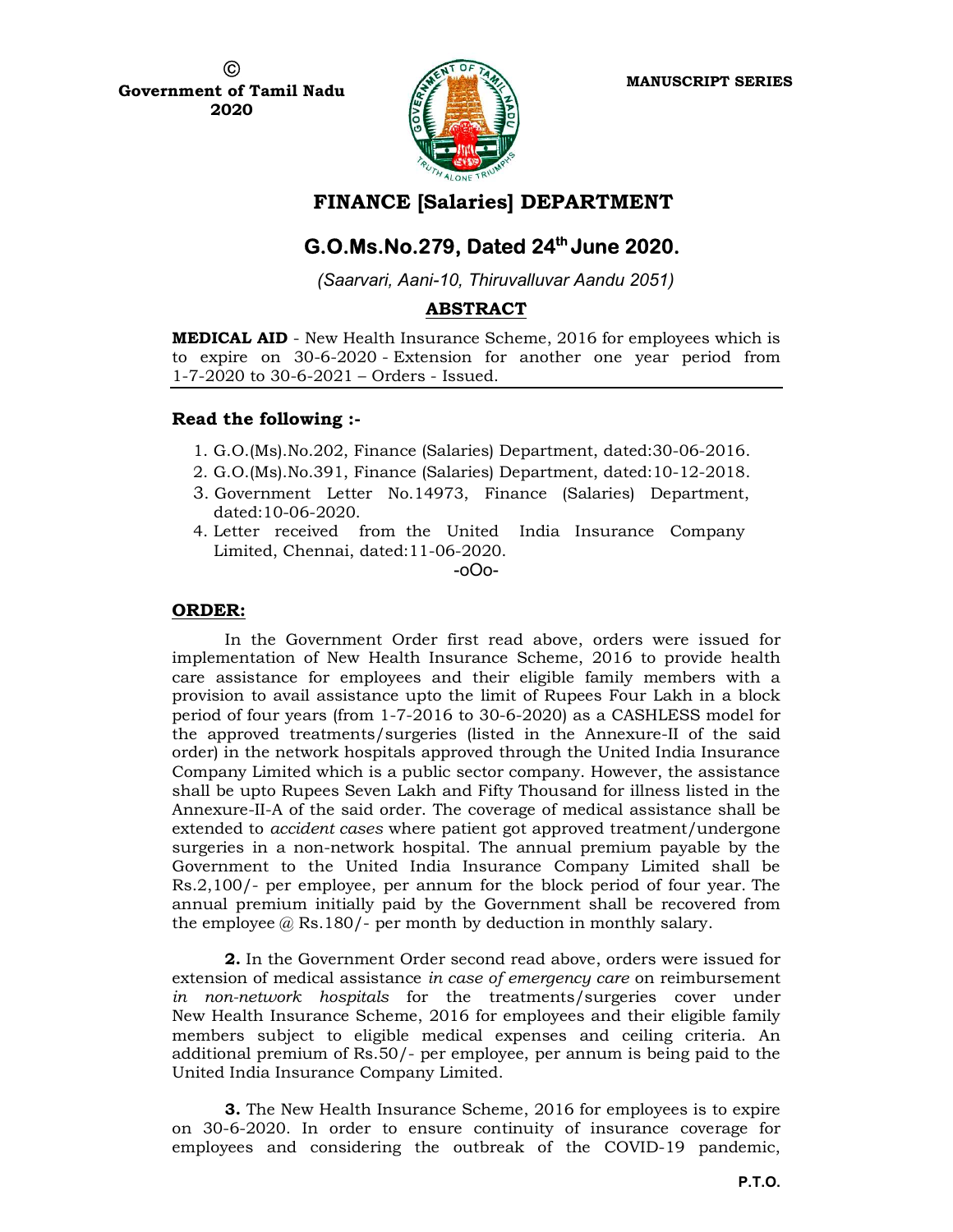Finance Department proposed to extend the current contract with United India Insurance Company Limited with existing terms and conditions for a period of another one year, under Rule 14 (9) of Tamil Nadu Transparency in Tenders Rules, 2000.

4. In the reference third read above, the United India Insurance Company Limited was requested to convey their consent for extension of the New Health Insurance Scheme, 2016 for employees for a further period of one year w.e.f 1-7-2020 to 30-6-2021 with the same terms and conditions of agreement and with a cover of Rs.4 lakhs for families of all insured employees.

5. In the reference fourth read above, the United India Insurance Company Limited, has agreed to the extension of the New Health Insurance Scheme, 2016 for Employees for a further period of one year w.e.f from 1-7-2020 to 30-6-2021, with assistance capped at Rs.4 lakhs for each of the insured employees along with their eligible family members and Rs.7.5 lakhs for specified illnesses.

6. The Government after careful consideration, directs that the New Health Insurance Scheme, 2016 for employees, which is to expire on 30-6-2020, shall be extended for a period of another one year from 1-7-2020 to 30-6-2021, with assistance capped at Rs.4 lakhs for families of all insured employees and at Rs.7.5 lakhs for specified illnesses, as per existing terms and conditions of agreement made with the United India Insurance Company Limited.

7. The Commissioner of Treasuries and Accounts is directed to send necessary proposal to the Government for sanction of insurance premium as per the terms and conditions of the agreement.

#### (BY ORDER OF THE GOVERNOR)

### S.KRISHNAN ADDITIONAL CHIEF SECRETARY TO GOVERNMENT.

To

All Secretaries to Government, Chennai-600 009.

All Departments of Secretariat (OP/Bills), Chennai-600 009.

The Secretary, Legislative Assembly Secretariat, Chennai-600 009.

The Secretary to the Governor, Chennai-600 032.

The Comptroller, Governor's Household, Raj Bhavan, Chennai-600 022.

The Governor's Secretariat, Raj Bhavan, Guindy, Chennai-600 022.

All Heads of Departments.

All Public Sector Undertakings and Statutory Boards.

All District Collectors / All District Judges / All Chief Judicial Magistrates.

The Accountant General (A&E) Chennai-600 018.

The Accountant General (Audit-I) Chennai-600 018.

The Accountant General (Audit-II) Chennai-600 018.

The Accountant General (CAB) Chennai-600 009 / Madurai.

All Chief Educational Officers / All District Elementary Educational Officers.

All Pay and Accounts Officers / All Treasury Officers / Sub-Treasury Officers.

The Commissioner of Treasuries and Accounts, Chennai-600 035.

The Chief Internal Auditor and Chief Auditor of Statutory Boards, Chennai-600 002.

The Secretary, Tamil Nadu Public Service Commission, Chennai-600 003.

The Registrar General, High Court, Chennai-600 108.

All Commissioners of Tribunal for Disciplinary Proceedings.

The Registrars of all Universities.

The Project Co-ordinator, Tamil Nadu Integrated Nutrition Project, Chennai-600 018. The Commissioner, Greater Chennai Corporation, Chennai-600 003.